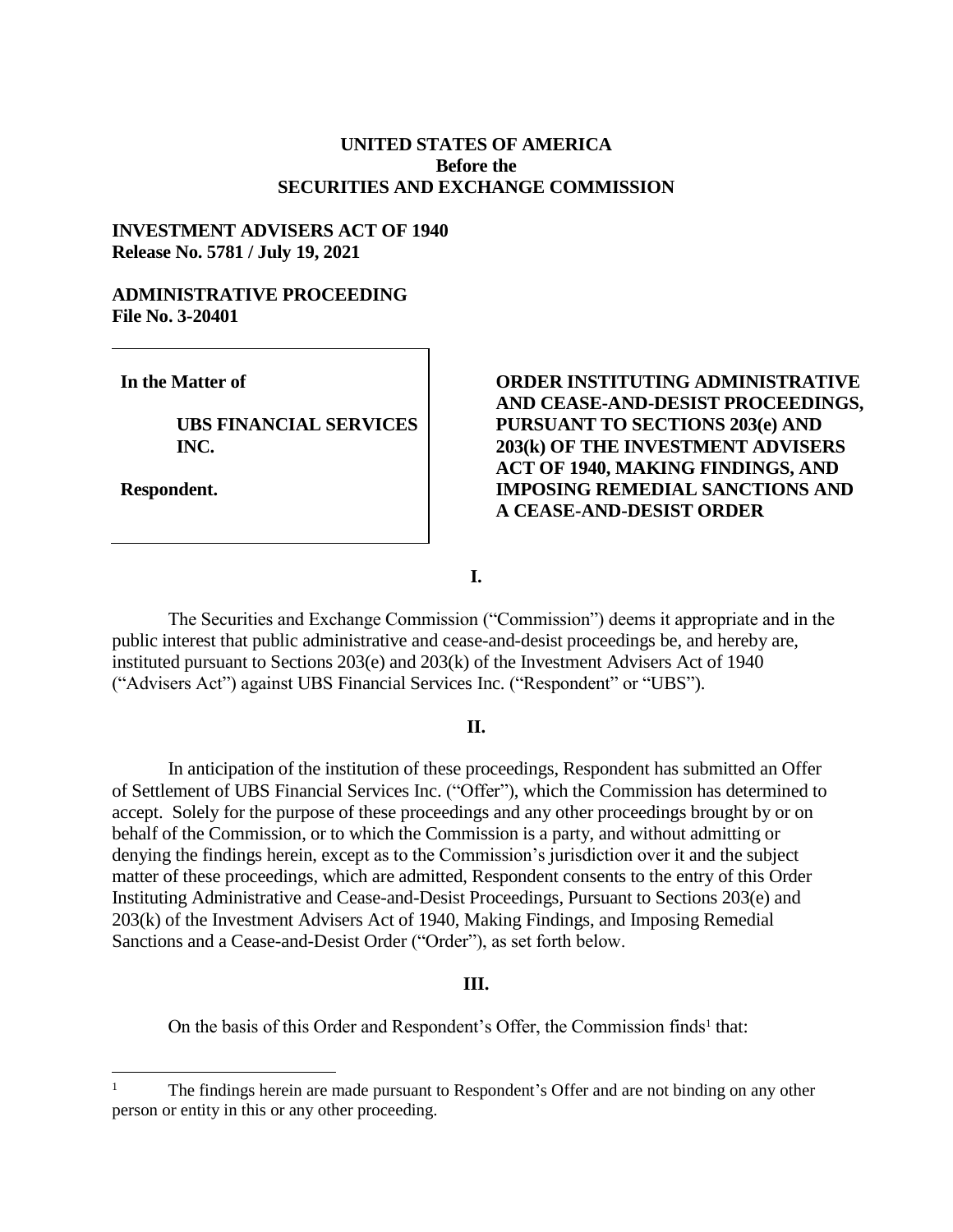## **Summary**

1. This matter concerns UBS's failure to adopt and implement written policies and procedures reasonably designed to prevent unsuitable investments in volatility-linked-exchangetraded products ("ETPs") between January 2016 and January 2018 (the "Relevant Period"). As a result, financial advisers ("FAs") in UBS's discretionary Portfolio Management Program ("PMP") purchased and held one such ETP called iPath S&P 500 VIX Short-Term Futures ETN ("VXX") for their advisory clients for durations that were inconsistent with the purpose of the product, as described in its offering documents, and as described to UBS in a meeting with representatives of the issuer of VXX.

2. Beginning in at least early 2016, certain PMP FAs exercised their discretionary authority to purchase VXX for advisory clients and held the investment for lengthy periods, including hundreds of accounts that held VXX for over a year. VXX is designed to provide exposure to the implied volatility of the S&P 500 by replicating a strategy of continuously maintaining a rolling portfolio of one and two-month futures contracts on the CBOE volatility index (the "VIX"). The constant daily buying and selling of the VIX futures contracts generates roll costs in most market environments. As these roll costs are deducted from VXX's returns, its value was likely to—and, in fact, during the Relevant Period, did—decrease when held for extended periods, even if the VIX remained flat or positive during that period.

3. UBS failed to adopt and implement written policies and procedures that were reasonably designed to prevent the unsuitable use of VXX as a buy-and-hold investment for PMP advisory clients. Although UBS had controls and systems in place to monitor holding period risk for other products, it did not implement similar measures with respect to VXX. Although, UBS adopted a 3% concentration limit on volatility-linked ETPs in PMP accounts, that policy addressed concentration risk and not the length of time VXX was held in an account. Additionally, UBS adopted written policies that required the firm to monitor PMP accounts for compliance with the concentration limit on a daily basis and take escalating actions if an account violated the limit, but UBS failed to implement this system of monitoring and enforcement.

4. During the Relevant Period, approximately 1,882 PMP client accounts held VXX for extended periods, with hundreds of accounts holding VXX for over a year. The increased risk from the extended holding periods resulted in meaningful losses on their VXX investments.

5. In October 2017, UBS made VXX an ineligible holding in PMP accounts. UBS prohibited further purchases of VXX and required that PMP accounts currently holding VXX exit those positions by January 2018.

6. Under the circumstances described above, UBS willfully violated Section 206(4) of the Advisers Act and Advisers Act Rule 206(4)-7.

 $\overline{a}$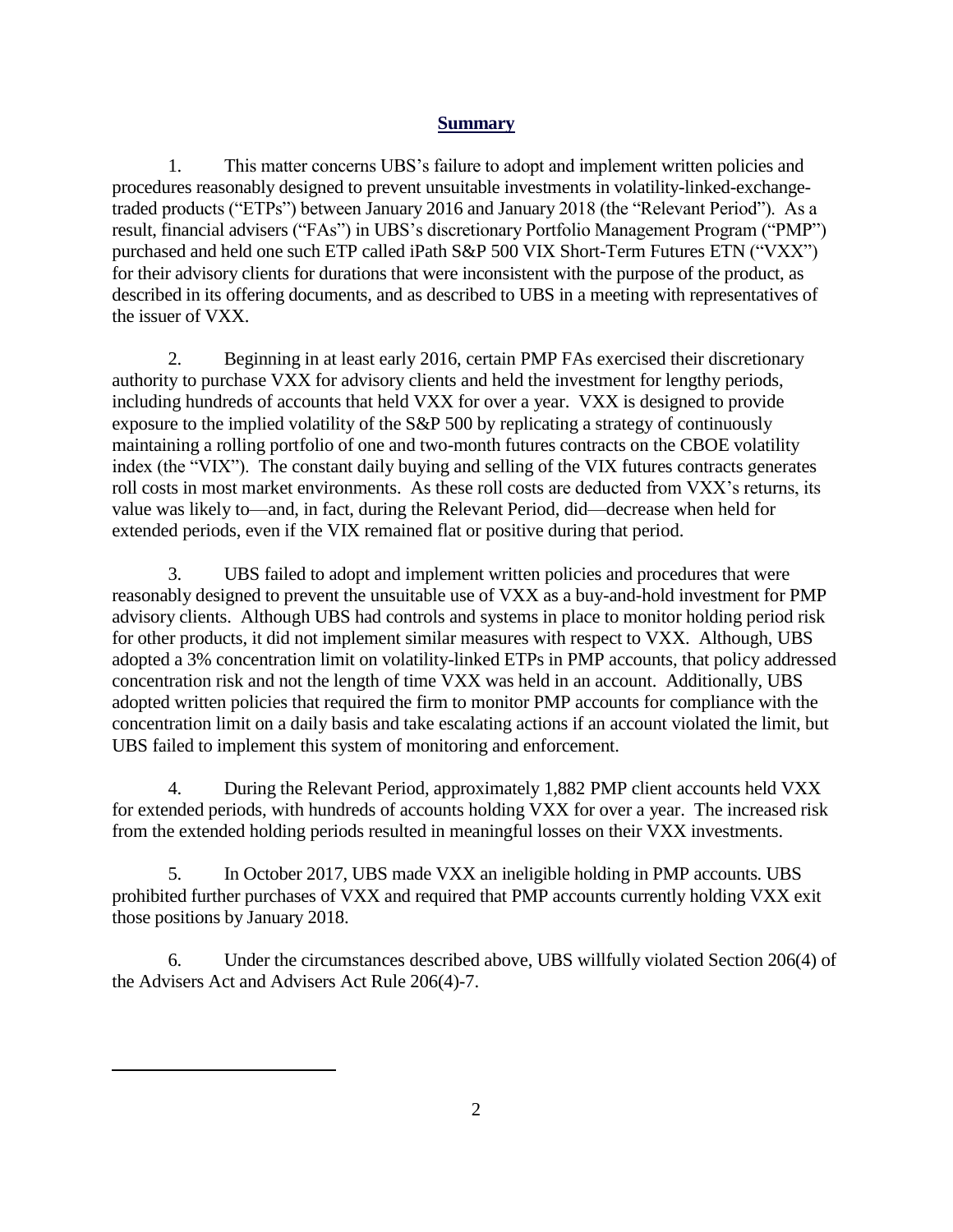#### **Respondent**

7. UBS Financial Services Inc., a Delaware corporation, is a dual-registered brokerdealer and investment adviser. UBS has been registered with the Commission as a broker-dealer and investment adviser since 1971 and has its principal place of business in Weehawken, New Jersey. It is a subsidiary of UBS Group AG, a publicly traded company located in Switzerland.

### **Background**

#### **The VXX Product**

8. VXX, which was listed on the NYSE Arca, Inc. exchange during the Relevant Period, is a volatility-linked, complex, exchange-traded note that offers exposure to futures contracts of specified maturities on the VIX. The VIX attempts to track the expected volatility of the S&P 500, not the price level of the S&P 500 itself. Futures contracts on the VIX allow investors to invest in forward volatility based on their view of the near-future direction of the VIX. The performance of VXX is not linked directly to the VIX but to a separate index that tracks the price of futures contracts on the VIX, the S&P 500 VIX Short-Term Futures Index Total Return (TR) ("Futures Index"). The performance of the Futures Index is based on a hypothetical rolling portfolio of one-month and two-month futures contracts to target a constant weighted average of one month maturity. Thus, the Futures Index does not purport to track or measure implied volatility in the medium or long term, as its name—"Short-Term"—implies. On a daily basis, the Futures Index hypothetically sells futures contracts closest to expiration and buys the next month out to maintain a constant exposure. When the prices are lower in the distant delivery month than in the nearer delivery month, the futures curve is in "backwardation," and VXX benefits from positive "roll yield." However, when the price of the distant delivery month is higher, the futures curve is in "contango," resulting in "negative roll yield."

9. The VXX prospectus supplement in effect during the Relevant Period made clear that, as a historical matter, the VIX futures market typically resides in contango. The supplement disclosed that the underlying futures index has "not historically exhibited consistent periods of backwardation, and backwardation will most likely not exist at many, if not most times." The prospectus supplement also explained, "VIX futures have frequently exhibited very high contango in the past, resulting in a significant cost to 'roll' the futures. The existence of contango in the futures markets could result in negative 'roll yields', which could adversely affect the value of the Index underlying your ETNs and, accordingly, decrease the payment you receive at maturity or upon redemption."

10. The VXX prospectus supplement in effect during the Relevant Period also warned of the limited upside potential of VXX. Specifically, it stated: "VIX Index has typically reverted over the longer term to a historical mean, and its absolute level has been constrained within a band. It is likely that spot level of the VIX Index will continue to do so in the future, especially when the current economic uncertainty recedes. If this happens, the value of futures contracts on the VIX Index will likely decrease, reflecting the market expectation of reduced volatility in the future, and the potential upside of your investment in your ETNs will correspondingly be limited as a result."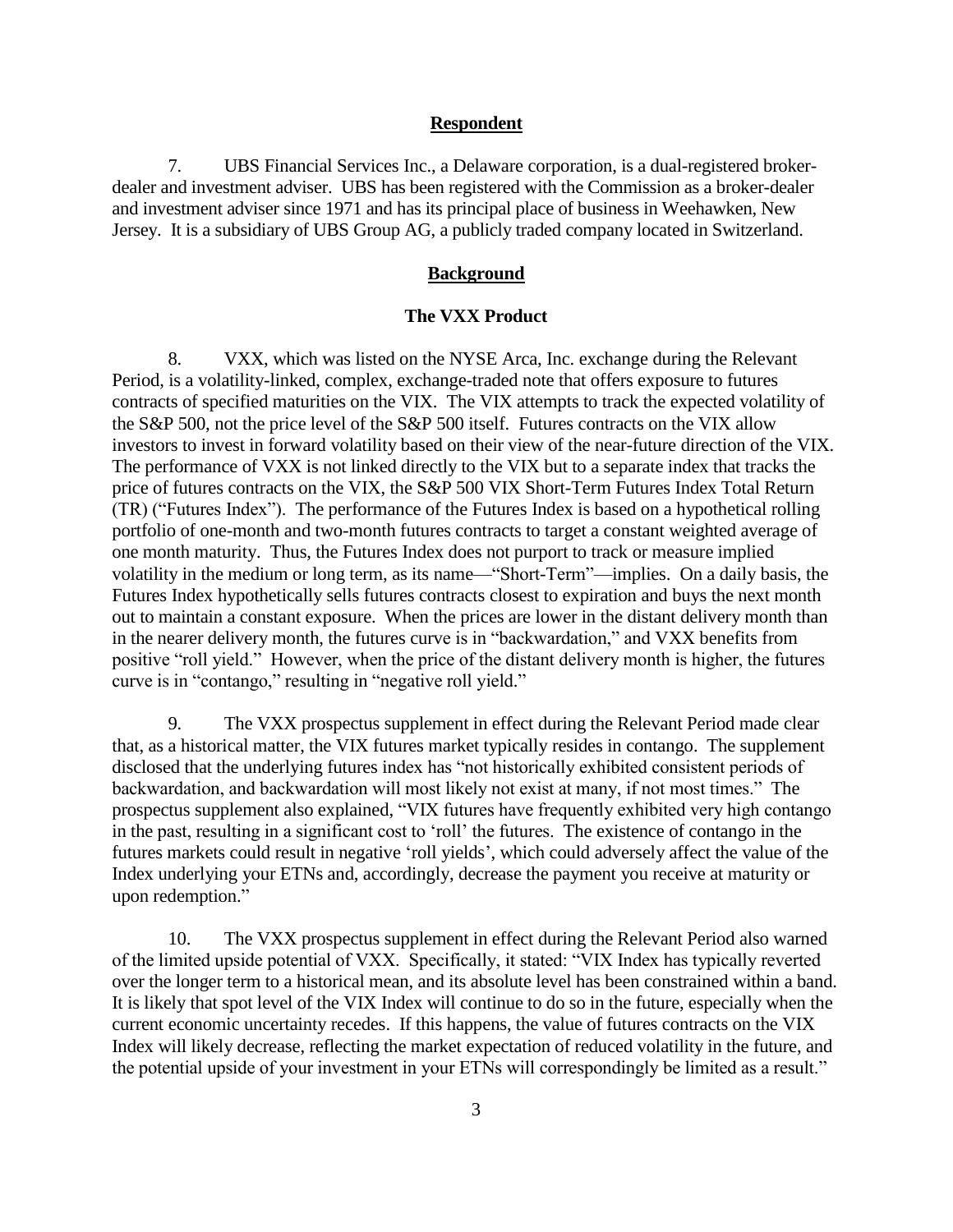#### **UBS Places Restrictions on Sales to Brokerage Customers**

11. UBS's Exchange Traded Product Review Committee (the "ETP Committee") was responsible for conducting due diligence on ETPs, deciding which ETPs would be allowed for sale on UBS's brokerage platform, monitoring the ETPs on the system, and educating FAs about ETPs. In 2009, the ETP Committee evaluated VXX. In connection with that evaluation, representatives of the issuer of VXX made a presentation to the ETP Committee in November 2009. The VXX issuer representatives advised the ETP Committee that, due to the effects of negative roll yield, it was inappropriate to hold the VXX for extended periods.

12. Following the presentation, the ETP Committee initially permitted VXX to be sold on UBS's brokerage platform, but—in recognition of the product's complexity and the risk of loss when holding the product for an extended period due to negative roll yield—the ETP Committee over time placed increased restrictions on the sales of VXX to brokerage customers. In 2011, the ETP Committee prohibited UBS's brokerage representatives from soliciting VXX entirely. By February 2016, UBS only allowed unsolicited sales of VXX to brokerage customers who had a net worth of at least one million dollars and an aggressive risk profile, and the following year increased the customer net worth minimum to \$10 million.

13. Prior to and during the Relevant Period, representatives of the ETP Committee and UBS's ETF Desk engaged with registered representatives of the UBS broker-dealer and advised UBS brokerage representatives about the risk of negative roll yield and the need to not hold VXX for more than very short periods. For example, in September 2015, an ETP Committee member told a brokerage representative that "there is negative roll yield as the ETF needs to sell shorterterm VIX futures and buy more expensive longer-dated VIX futures on a daily basis. . . . The point here is VXX may be OK for very short-term trades – its [sic] not a buy and hold strategy. By short-term no more than a week." In April 2016, the ETF Desk distributed an "ETF Morning Note" within UBS, which advised that VXX was not an effective way to get exposure to the VIX Index for "any significant period of time," and that it was "down 96.3% over the last 5 years." In the summer of 2016, the ETF Desk stated in another internal publication that VXX is typically "only used on a very short-term basis." In January 2017, an ETF Desk member told a brokerage representative that VXX "is really only meant for a very short term investment and we generally recommend clients stay away from this product unless they have a time horizon of one or two days." That same ETF Desk member told another brokerage representative, "[b]ottom line for me, which I like to reiterate to everyone who calls on VXX, is that it's only meant as an extremely short trading vehicle, not a way to hedge equity products."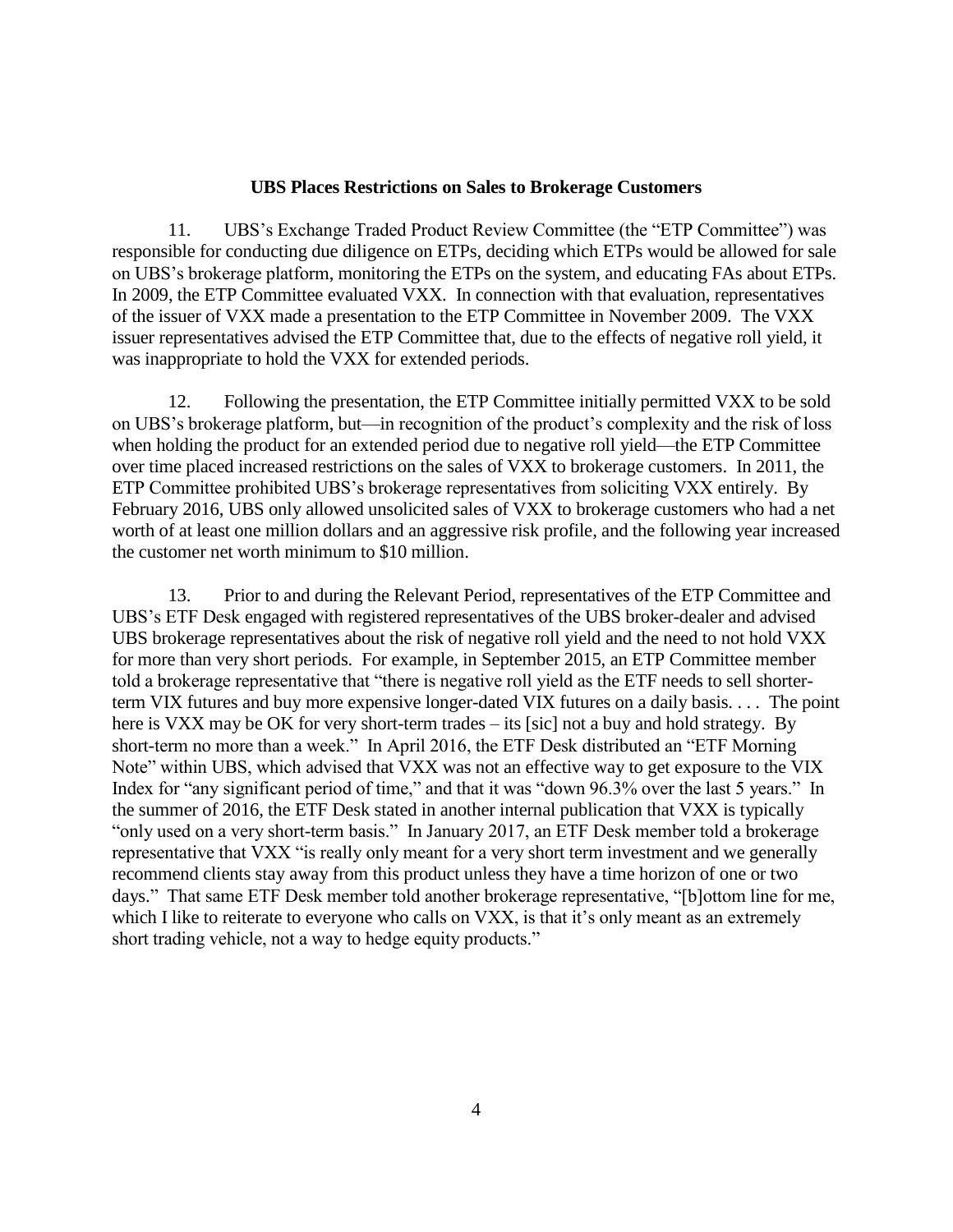### **For Its PMP Advisory Business, UBS Failed to Adopt and Implement Reasonably Designed Policies and Procedures Concerning Volatility-Linked ETPs**

14. Although UBS understood and appreciated the risks of holding VXX for extended periods, as reflected by steps taken for brokerage customers, UBS allowed FAs in the PMP program to purchase VXX for advisory clients without equivalent restrictions.

15. PMP is UBS's managed discretionary account advisory program, and PMP FAs had to meet certain requirements to be accepted into PMP. During the Relevant Period, PMP clients were required to maintain a minimum account value of \$50,000, but there was no minimum net worth or income requirement. PMP FAs offered clients PMP strategies that were approved by PMP management. PMP clients were only permitted in strategies consistent with their risk profile (such as aggressive, moderate or conservative). When a PMP FA wanted to buy or sell a position in a strategy, she submitted a block trade across all of her PMP accounts invested in the strategy. As a general rule, PMP FAs did not discuss individual investment decisions with their clients or supervisors before buying or selling securities. PMP FAs were required to follow the PMP Investment Guidelines when making investment decisions. The PMP Investment Guidelines were a UBS policy that provided limits on the PMP FAs' discretion, such as minimum and maximum concentration amounts.

16. PMP FAs with more than five years of experience were allowed to use their discretion to invest client assets in VXX. UBS did not restrict these FAs' use of VXX to certain strategies or by client risk profile, net worth, or income. Although UBS implemented holding period monitoring and restrictions with respect to another category of complex ETPs, inverse ETFs, UBS did not do so with respect to volatility-linked ETPs such as VXX.

17. Before investing client assets in VXX, PMP FAs were required to complete an online training module called Commodity Futures-Linked Securities. The training module explained the structure of futures-linked securities generally, the importance of futures curves, backwardation and contango, how negative roll yield can impact returns associated with futureslinked securities, and that securities like VXX are generally more suitable for short-term holding periods. The training module used an investment scenario to demonstrate how to make an investment decision relating to futures-linked securities such as the VXX, including the following steps: determine the shape of the futures curve and the investment time horizon, calculate the expected cost associated with negative roll yield over that time horizon, and compare that cost to the anticipated gains associated with the expected increase in the price of the underlying futures.

18. The only other limitation that UBS placed on PMP FAs' discretion with respect to investing in VXX was a provision in the PMP Investment Guidelines that stated that holdings of volatility ETPs in PMP accounts could not exceed 3% of account assets. This system sought only to limit—not prevent—purchases of volatility ETPs that might be unsuitable. As written, the Guidelines did not protect clients from unsuitable investments in VXX beneath the 3% concentration limit. The system for monitoring and enforcing the volatility ETP concentration limit was meant to each day flag violations for review by the FA and branch supervisor, send an email notification if the violation was not resolved in 90 days, and, if the violation was not resolved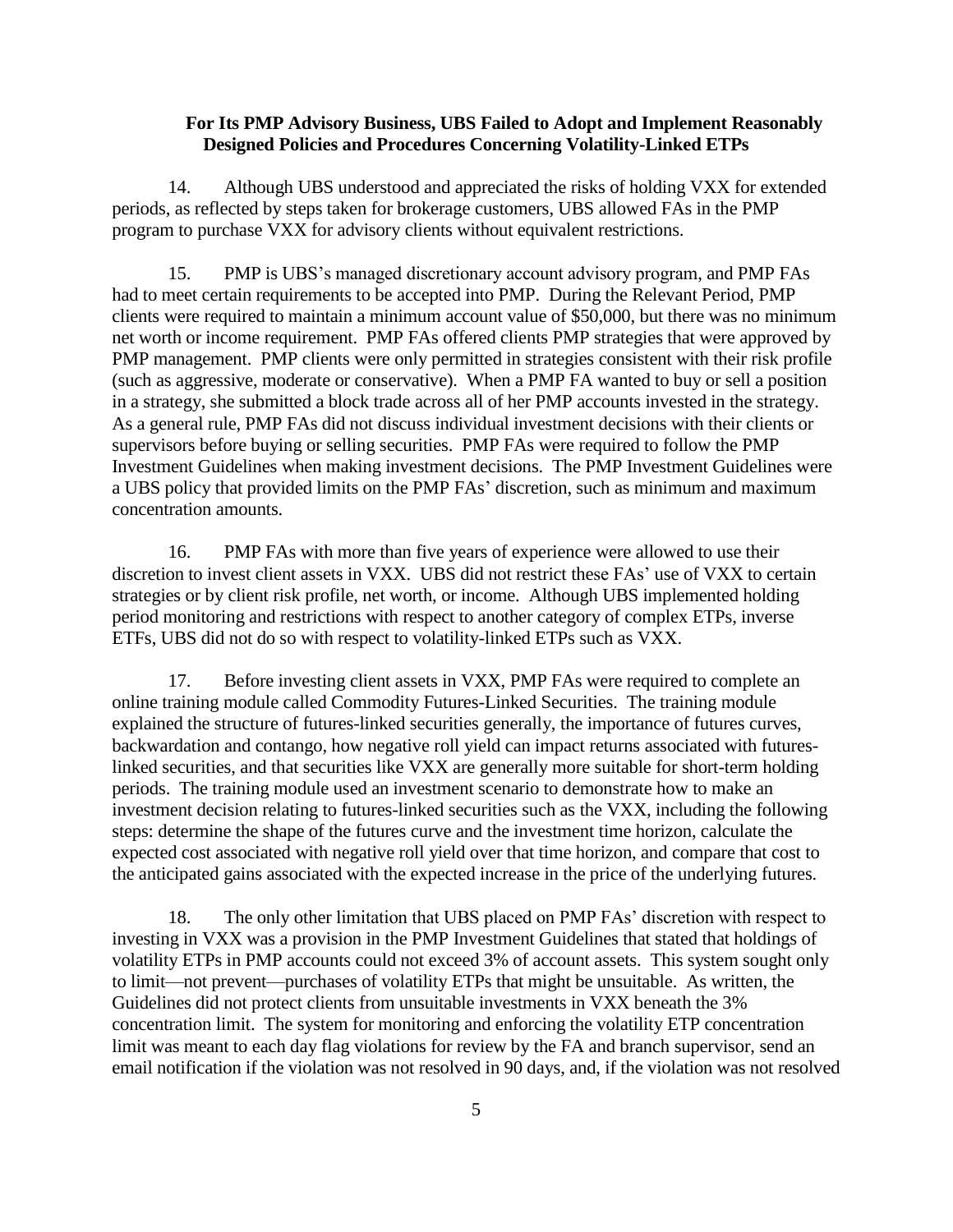in 180 days, terminate the account. As a result, as written, PMP FAs could hold VXX concentrations above the 3% limit for up to six months before account termination.

19. However, UBS did not implement the system for monitoring and enforcing the 3% concentration limit. The system stopped monitoring for VXX when the ETN received a new CUSIP after it underwent a reverse split in October 2012 and UBS did not input the new security identifier into the monitoring system. Thereafter, the system failed to monitor VXX holdings until September 2017. When the problem was fixed in September 2017, the system did not account for days that accounts had already been in violation, but rather began counting days from the date the problem was fixed. During the Relevant Period, UBS lacked any procedure for regularly auditing the system to determine whether it continued to detect violations of the PMP Investment Guidelines. Between January 2016 and August 2017, during which time UBS's system for monitoring and enforcing the 3% concentration limit was not functioning, 38 PMP FAs held excess concentrations of VXX in 637 PMP accounts.

20. During the Relevant Period, UBS failed to adopt written policies and procedures reasonably designed to prevent violations of the Advisers Act and its rules regarding the suitability of volatility-linked ETPs, such as VXX, as investments for PMP clients. Despite UBS's awareness of the risks associated with such products, including the predominance of contango and negative roll yield, UBS's policies or procedures were not reasonably designed to address one of the main risks of VXX, holding period risk. UBS also failed to adequately implement existing policies and procedures that would have limited the downside risk associated with unsuitable investments in volatility-linked ETPs, including VXX.

## **Certain PMP FAs Purchased and Held VXX for Extended Periods in Advisory Client Accounts**

21. During the Relevant Period, certain PMP FAs at UBS bought VXX for advisory clients and held it in discretionary managed accounts. Some of the affected accounts were retirement accounts.

22. Contrary to the warnings in the prospectus about the predominance of contango in VIX futures markets and the effect of negative roll yield, and contrary to similar warnings that UBS's ETP Committee received in November 2009 from the issuer of VXX, these PMP FAs held VXX in client accounts for long periods. Approximately 1,882 PMP accounts held VXX for extended periods, including hundreds of accounts that held VXX for over a year. These accounts lost a substantial percentage—in many instances over 75% —of the value of their VXX investments.

23. Certain PMP FAs had a flawed understanding of the appropriate use of VXX and the associated risks. For example, several PMP FAs stated that they viewed VXX as a hedge against an anticipated period of equity market volatility or a market downturn. They did not identify an investment time horizon, or take sufficient steps to understand whether negative roll yield would limit or eliminate any potential investment gains, as demonstrated in the Commodity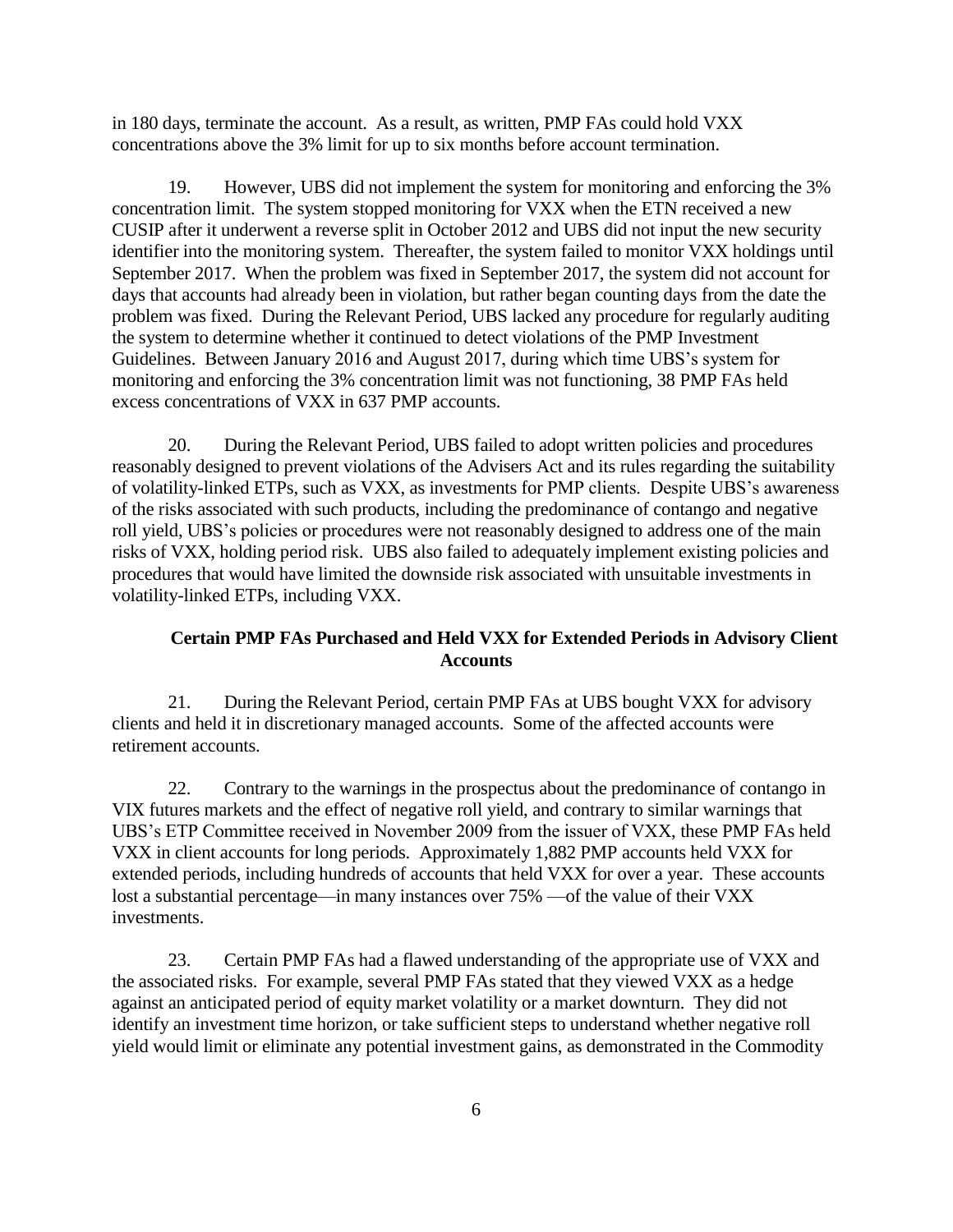Futures-Linked Securities training module. Other than the presidential election of 2016, none of the FAs testified that they anticipated a market correction based on a specific, near-term event.

24. As a result, these PMP FAs could not make a reasonable determination as to whether VXX was a suitable investment for their clients. In particular, these PMP FAs could not determine whether it was reasonable to hold VXX for extended periods as a hedge against a potential market downturn or other unpredictable future events.

### **UBS Prohibits PMP FAs from Investing in VXX**

25. In September and October 2017, members of UBS's ETF Desk, PMP management, and the branch supervision group met and discussed whether VXX should be made ineligible for purchase by PMP FAs because they perceived that certain PMP FAs were not using VXX properly. In October 2017, the ETP Committee recommended that VXX should be made ineligible for purchase by PMP FAs. Shortly thereafter, the governance committee that oversees UBS's advisory programs accepted the ETP Committee's recommendation, and VXX was made ineligible for purchase by PMP FAs. UBS provided PMP FAs with written notice of the policy change on October 31, 2017, and informed them that they had to exit any current VXX position by January 31, 2018.

#### **UBS's Violations**

26. Section 206(4) of the Advisers Act and Rule 206(4)-7 thereunder require investment advisers to adopt and implement written policies and procedures reasonably designed to prevent violations, by the investment adviser and its supervised persons, of the Advisers Act and its rules. In failing to adopt such reasonably designed written policies and procedures directed at volatility-linked products, and in failing to implement its existing policies and procedures, UBS willfully<sup>2</sup> violated Section 206(4) of the Advisers Act and Advisers Act Rule 206(4)-7.

#### **Remedial Efforts**

27. In determining to accept the Offer, the Commission considered remedial acts promptly undertaken by Respondent. In particular, UBS voluntarily undertook a review of volatility-linked ETPs, including VXX, and, from that review, decided to remove VXX from the

 $\frac{1}{2}$ "Willfully," for purposes of imposing relief under Section, 203(e) of the Advisers Act, "'means no more than that the person charged with the duty knows what he is doing.'" *Wonsover v. SEC*, 205 F.3d 408, 414 (D.C. Cir. 2000) (quoting Hughes v. SEC, 174 F.2d 969, 977 (D.C. Cir. 1949)). There is no requirement that the actor "also be aware that he is violating one of the Rules or Acts." *Tager v. SEC*, 344 F.2d 5, 8 (2d Cir. 1965). The decision in *The Robare Group, Ltd. v. SEC*, which construed the term "willfully" for purposes of a differently structured statutory provision, does not alter that standard. 922 F.3d 468, 478-79 (D.C. Cir. 2019) (setting forth the showing required to establish that a person has "willfully omit[ted]" material information from a required disclosure in violation of Section 207 of the Advisers Act).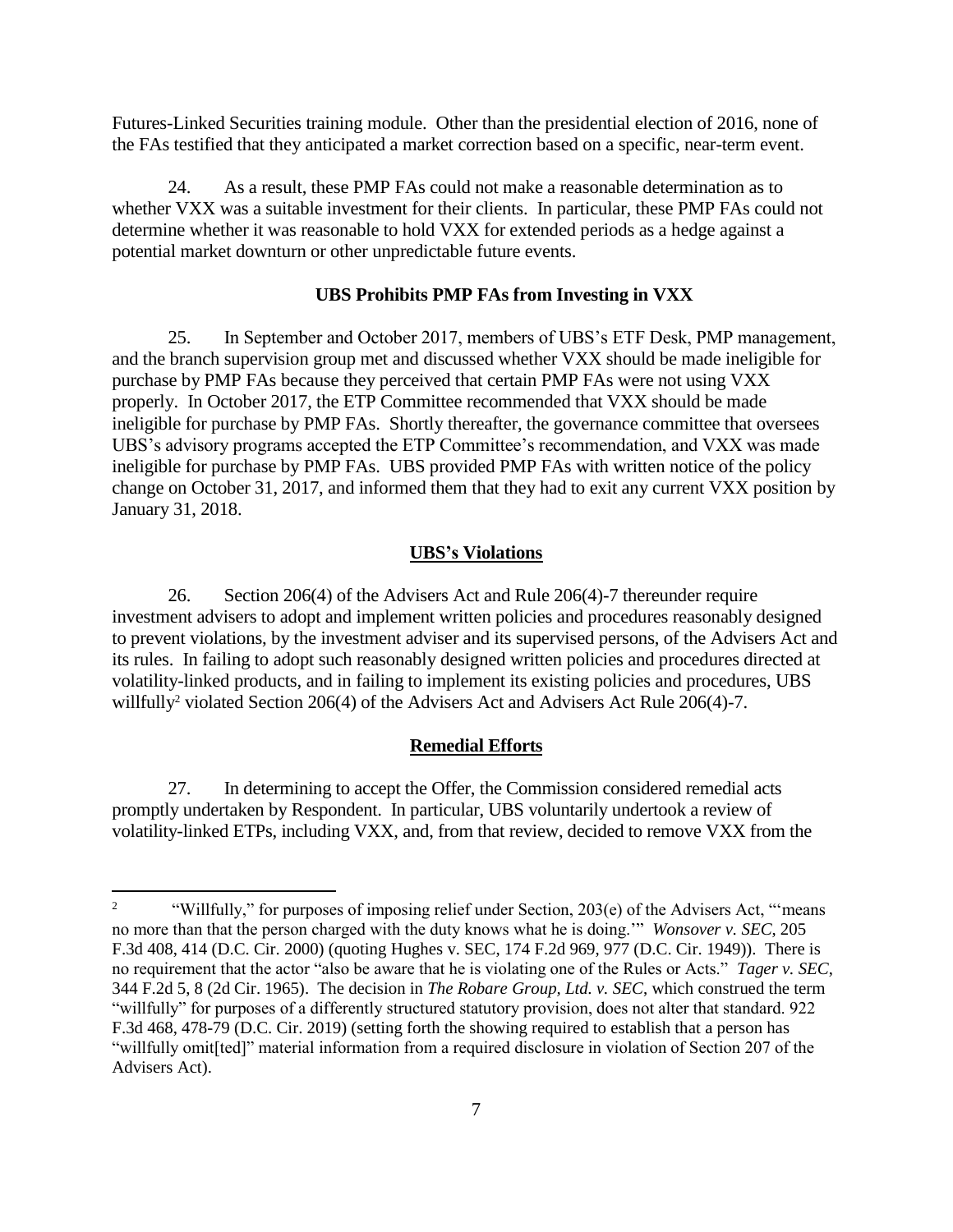PMP platform. This policy change was fully implemented by the end of January 2018, prior to being contacted by Commission staff.

#### **Disgorgement and Civil Penalties**

28. The disgorgement and prejudgment interest ordered in paragraph IV.C.1. is consistent with equitable principles and does not exceed Respondent's net profits from its violations, and will be distributed to harmed investors to the extent feasible. Upon approval of the distribution final accounting by the Commission, any amounts remaining that are infeasible to return to investors may be transferred by the Commission to the general fund of the U.S. Treasury, subject to Section  $21F(g)(3)$  of the Exchange Act.

## **IV.**

In view of the foregoing, the Commission deems it appropriate, and in the public interest*,* to impose the sanctions agreed to in UBS's Offer.

Accordingly, pursuant to Sections 203(e) and 203(k) of the Advisers Act, it is hereby ORDERED that:

A. Respondent cease and desist from committing or causing any violations and any future violations of Section 206(4) of the Advisers Act and Advisers Act Rule 206(4)-7;

B. Respondent is censured;

C. Respondent shall pay disgorgement, prejudgment interest, and a civil monetary penalty totaling \$8,112,274 as follows:

- 1. Respondent shall pay disgorgement of \$96,344 and prejudgment interest of \$15,930, consistent with the provisions of Subsection C;
- 2. Respondent shall pay a civil monetary penalty in the amount of \$8,000,000, consistent with the provisions of this Subsection C;
- 3. Pursuant to Section 308(a) of the Sarbanes-Oxley Act of 2002, as amended, a Fair Fund is created for the penalties, disgorgement, and prejudgment interest described above for distribution to affected client accounts. Amounts ordered to be paid as civil monetary penalties pursuant to this Order shall be treated as penalties paid to the government for all purposes, including all tax purposes. To preserve the deterrent effect of the civil penalty, Respondent agrees that in any Related Investor Action, it shall not argue that it is entitled to, nor shall it benefit by, offset or reduction of any award of compensatory damages by the amount of any part of Respondent's payment of a civil penalty in this action ("Penalty Offset"). If the court in any Related Investor Action grants such a Penalty Offset, Respondent agrees that it shall, within 30 days after entry of a final order granting the Penalty Offset, notify the Commission's counsel in this action and pay the amount of the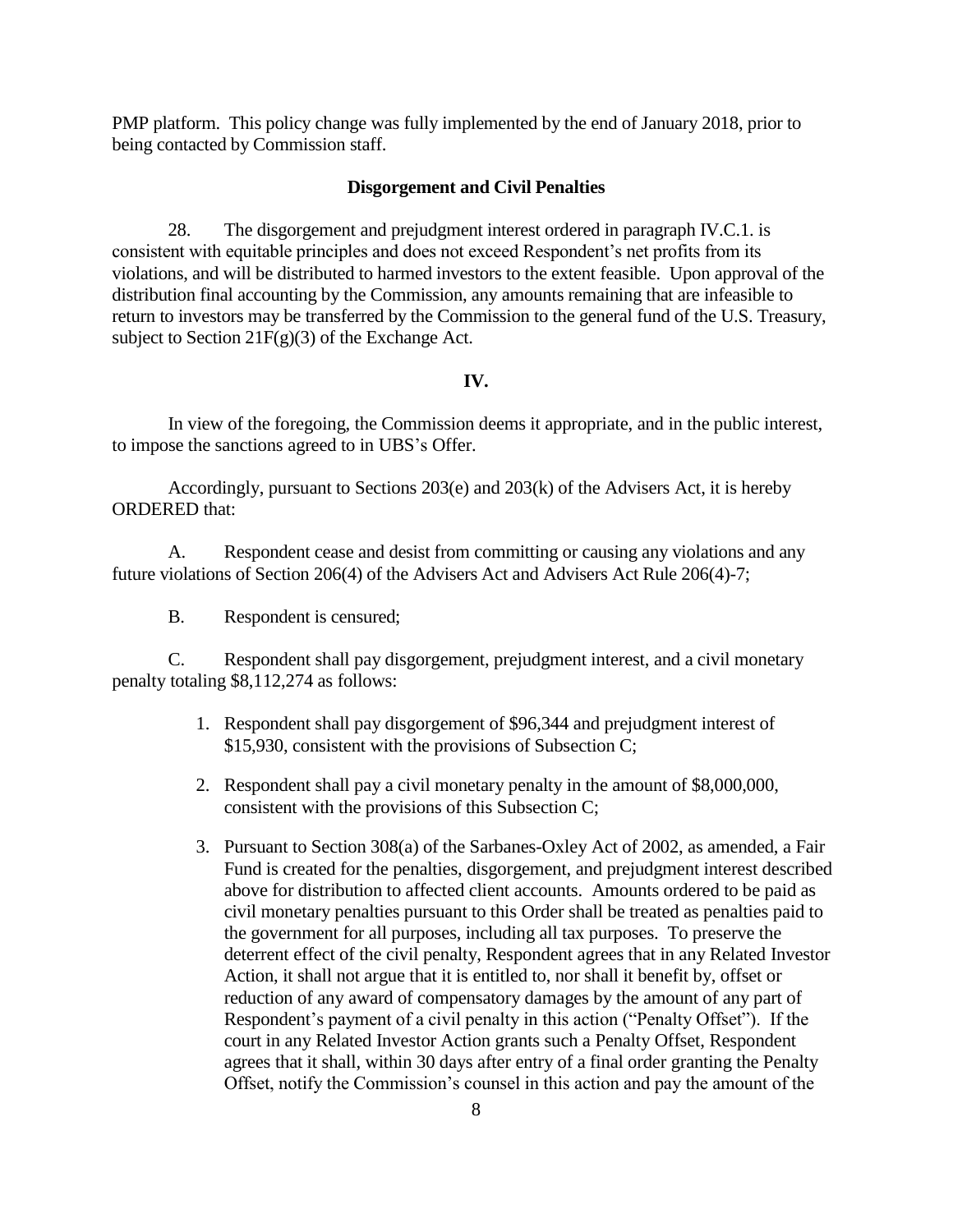Penalty Offset to the Securities and Exchange Commission. Such a payment shall not be deemed an additional civil penalty and shall not be deemed to change the amount of the civil penalty imposed in this proceeding. For purposes of this paragraph, a "Related Investor Action" means a private damages action brought against Respondent by or on behalf of one or more investors based on substantially the same facts as alleged in the Order instituted by the Commission in this proceeding.

- 4. Within ten (10) days of the issuance of this Order, Respondent shall deposit \$8,112,274 (the "Distribution Fund" or "Fair Fund") into an escrow account at a financial institution not unacceptable to the Commission staff and Respondent shall provide evidence of such deposit in a form acceptable to the Commission staff. The account holding the assets of the Distribution Fund shall bear the name and the taxpayer identification number of the Distribution Fund. If timely payment into the escrow account is not made, additional interest shall accrue pursuant to SEC Rule of Practice 600 [17 C.F.R. § 201.600] and/or 31 U.S.C. § 3717.
- 5. Respondent shall be responsible for administering the Distribution Fund and may hire a professional at its own cost to assist it in the administration of the distribution. The costs and expenses of administering the Distribution Fund, including any such professional services, shall be borne by Respondent and shall not be paid out of the Distribution Fund.
- 6. Respondent shall distribute from the Distribution Fund an amount representing a portion of the respective loss incurred from investments in VXX to each PMP client of UBS who incurred a loss as a result of investments made in VXX between January 1, 2016, and January 31, 2018 pursuant to a disbursement calculation (the "Calculation") that will be submitted to, reviewed, and approved by Commission staff in accordance with this Subsection C. The Calculation may be subject to a *de minimis* threshold. No portion of the Distribution Fund shall be paid to any affected client account in which Respondent, any of its affiliates, or any of the current or former officers or directors of Respondent or any affiliate, any of its FAs who recommended buy-and-hold investments in volatility-linked ETPs, or any family members of these persons, has a financial interest. If the amount deposited into the Distribution Fund is not sufficient to pay the full amount of the losses determined to be payable to the affected clients, then each eligible affected client will receive an amount that the client's losses bears in proportion to the aggregate losses of all eligible affected clients.
- 7. Respondent shall, within ninety (90) days from the date of this Order, submit a proposed Calculation to Commission staff for review and approval. At or around the time of submission of the proposed Distribution Calculation to the staff, Respondent shall make itself available, and shall require any third-parties or professionals retained by Respondent to assist in formulating the methodology for its Calculation and/or administration of the Distribution to be available, for a conference call with Commission staff to explain the methodology used in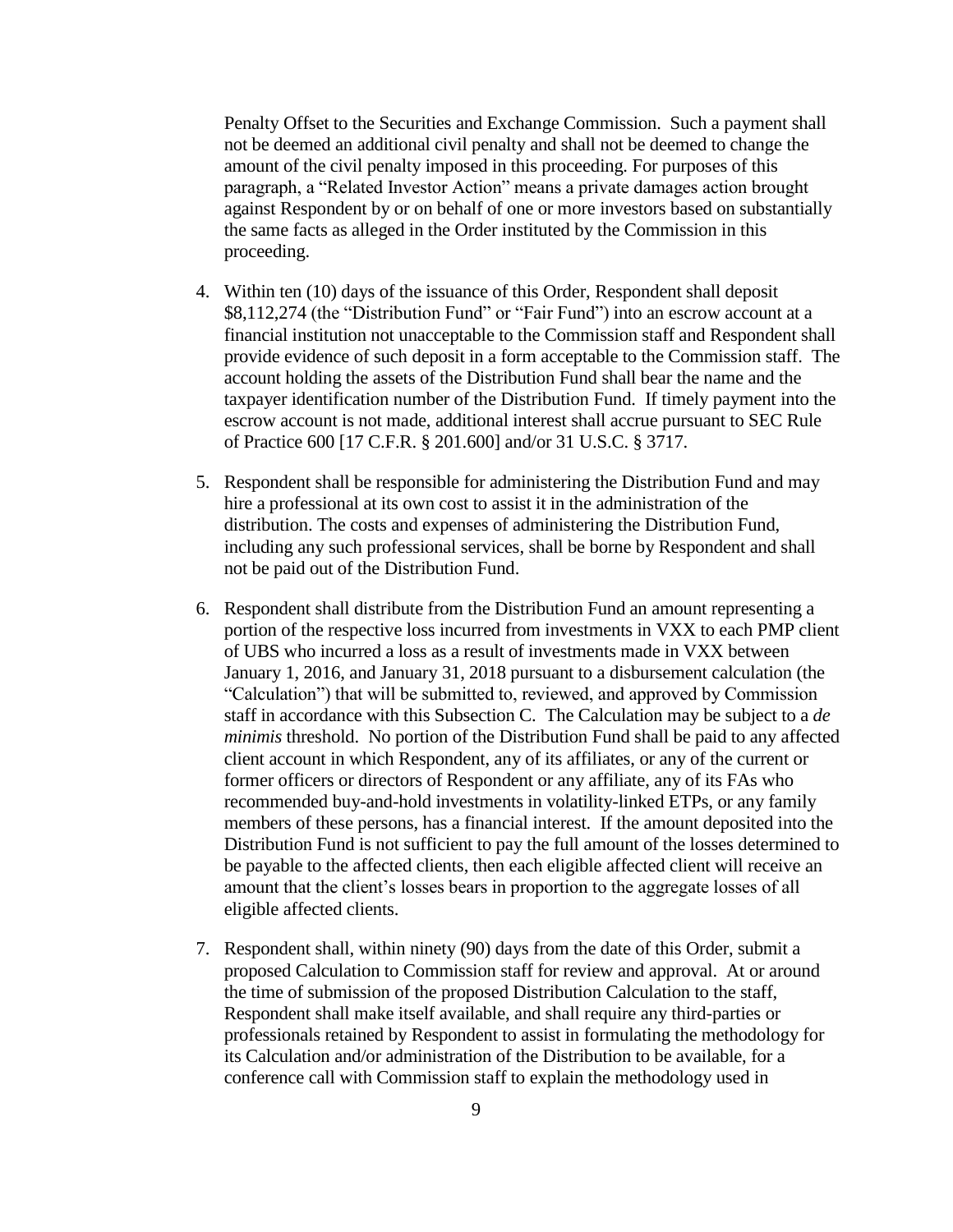preparing the proposed Calculations and its implementation, and to provide the staff with an opportunity to ask questions. Respondent also shall provide Commission staff such additional information and supporting documentation as Commission staff may request for the purpose of its review. In the event of one or more objections by Commission staff to Respondent's proposed Calculation or any of its information or supporting documentation, Respondent shall submit a revised Calculation for the review and approval of Commission staff or additional information or supporting documentation with ten (10) days of the date that Commission staff notifies Respondent of the objection. The revised Calculation shall be subject to all of the provisions of this Subsection C.

- 8. Respondent shall, within thirty (30) days of the written approval of the Calculation by Commission staff, submit a payment file (the "Payment File") for review and acceptance by Commission staff demonstrating the application of the methodology to each affected investor. The Payment File should identify, at a minimum, (1) the name of each affected investor; (2) the net amount of the payment to be made, less any tax withholding; (3) the amount of any *de minimis* threshold to be applied; and (4) the amount of reasonable interest paid.
- 9. Respondent shall disburse all amounts payable to affected investors within ninety (90) days of the date the Commission staff accepts the Payment File, unless such time period is extended as provided in Paragraph 13 of this Subsection C. Respondent shall notify Commission staff of the dates and the amount paid in the initial distribution.
- 10. If Respondent is unable to distribute or return any portion of the Distribution Fund for any reason, including an inability to locate an affected investor or a beneficial owner of an affected investor or any other factors beyond Respondent's control, Respondent shall transfer any such undistributed funds to the Commission for transmittal to the United States Treasury in accordance with Section  $21F(g)(3)$  of the Securities Exchange Act of 1934 once the distribution of funds is complete and before the final accounting provided for in Paragraph 12 of this Subsection C is submitted to Commission staff. Payment must be made in one of the following ways:
	- a. Respondent may transmit payment electronically to the Commission, which will provide detailed ACH transfer/Fedwire instructions upon request.
	- b. Respondent may make direct payment from a bank account via Pay.gov through the SEC website at http://www.sec.gov/about/offices/ofm.htm; or
	- c. Respondent may pay by certified check, bank cashier's check, or United States postal money order, made payable to the Securities and Exchange Commission and hand-delivered or mailed to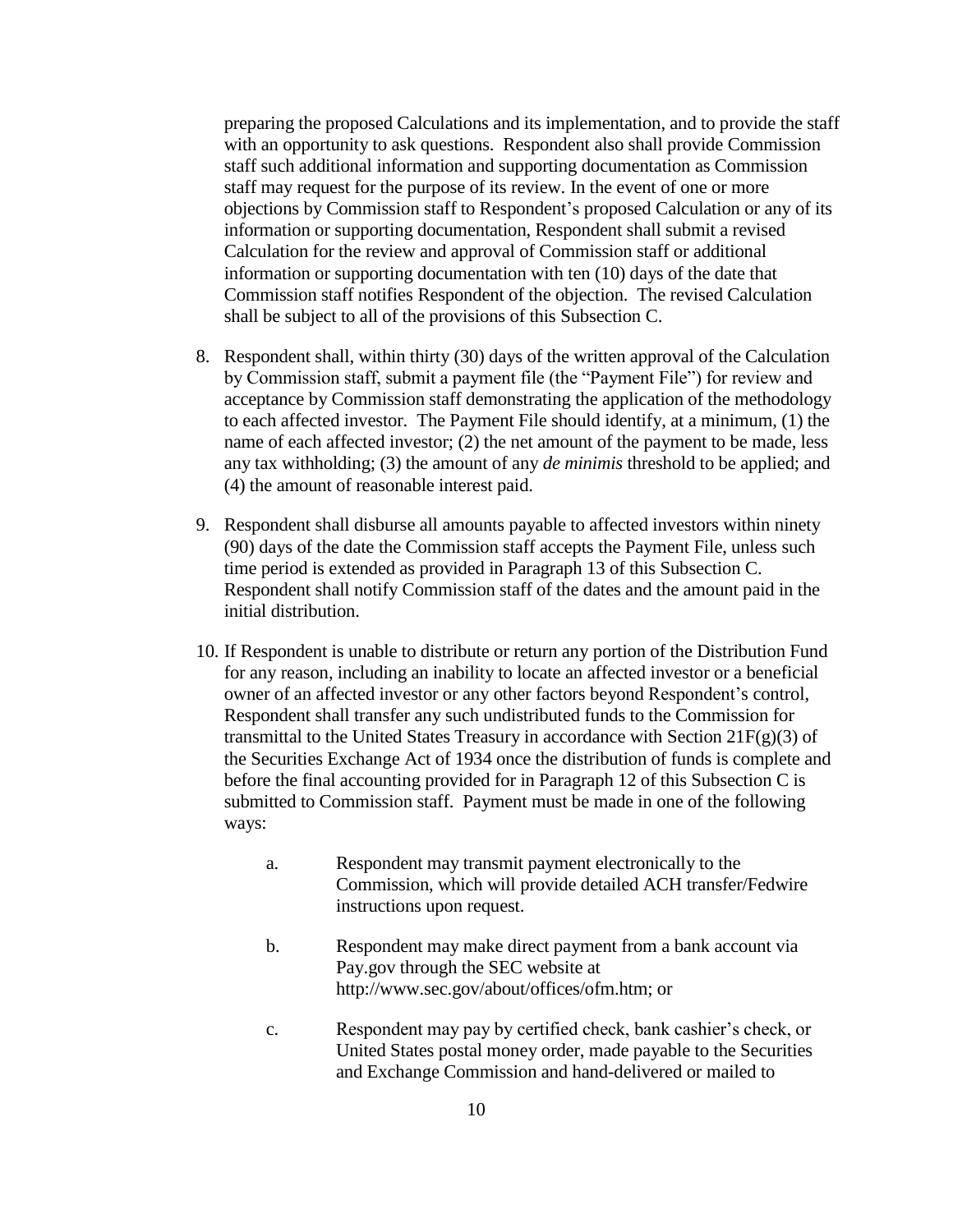Enterprise Services Center Accounts Receivable Branch HQ Bldg., Room 181, AMZ-341 6500 South MacArthur Boulevard Oklahoma City, OK 73169

Payments by check or money order must be accompanied by a cover letter identifying UBS as Respondent in these proceedings, and the file number of these proceedings; a copy of the cover letter and check or money order must be sent to Celia Moore, Assistant Regional Director, Division of Enforcement, Securities and Exchange Commission, 33 Arch St., 24<sup>th</sup> Fl., Boston, MA 02110.

- 11. A Distribution Fund is a Qualified Settlement Fund ("QSF") under Section 468B(g) of the Internal Revenue Code ("IRC"), 26 U.S.C. §§ 1.468B.1-1.468B.5. Respondent agrees to be responsible for all tax compliance responsibilities associated with the Distribution Fund's status as a QSF. These responsibilities involve reporting and paying requirements of the Fund, including but not limited to: (1) tax returns of the Distribution Fund; (2) information return reporting regarding payments to investors, as required by applicable codes and regulations; and (3) obligations resulting from compliance with the Foreign Account Tax Compliance Act ("FATCA"). Respondent may retain any professional services necessary. The costs and expenses of tax compliance, including any such professional services shall be borne by Respondent and shall not be paid out of the Distribution Fund.
- 12. Within one hundred fifty (150) days after Respondent completes the disbursement of all amounts payable to affected investors, Respondent shall return all undisbursed funds to the Commission pursuant to the instructions set forth in this Subsection C. Respondent shall then submit to Commission staff a final accounting and certification of the disposition of the Distribution Fund for Commission approval, which final accounting and certification shall include, but not be limited to (1) the amount paid to each payee, with the reasonable interest amount, if any, reported separately; (2) the date of each payment; (3) the check number or other identifier of the money transferred; (4) the amount of any returned payment and the date received; (5) a description of the efforts to locate a prospective payee whose payment was returned or to whom payment was not made for any reason; (6) the total amount, if any, to be forwarded to the Commission for transfer to the United States Treasury; and (7) an affirmation that Respondent has made payments from the Distribution Fund to affected investors in accordance with the Calculation approved by Commission staff. The final accounting and certification shall be submitted under a cover letter that identifies Respondent and the file number of these proceedings to, Celia Moore, Assistant Director, Division of Enforcement, Securities and Exchange Commission, 33 Arch St., 24<sup>th</sup> Fl., Boston, MA 02110. Respondent shall provide any and all supporting documentation for the accounting and certification to Commission staff upon its request and shall cooperate with any